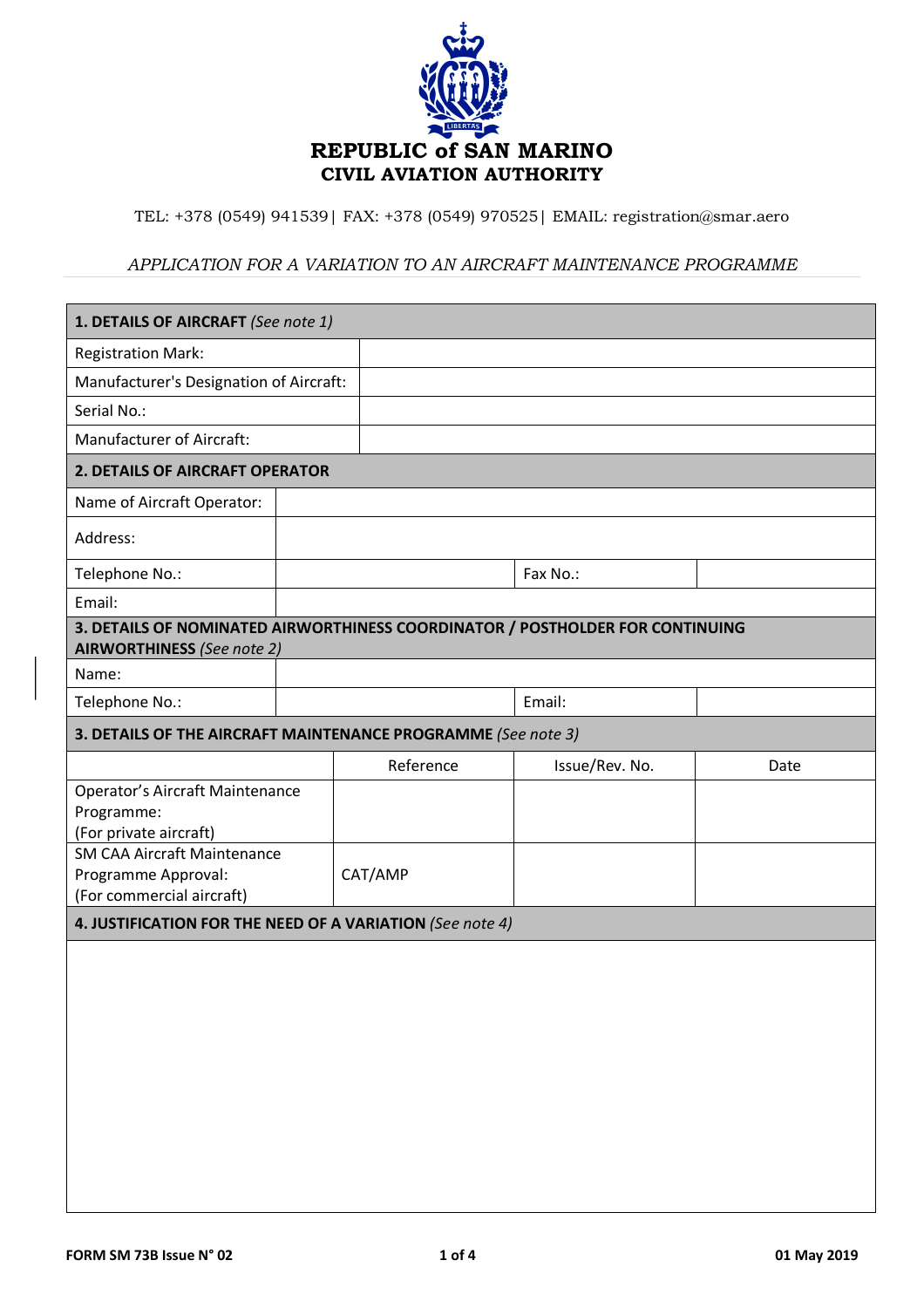| 5. DETAILS OF THE MAINTENANCE TASKS REQUESTED TO BE VARIED (See note 5)                                |                                                                                  |                                                                                                              |  |  |  |  |  |  |
|--------------------------------------------------------------------------------------------------------|----------------------------------------------------------------------------------|--------------------------------------------------------------------------------------------------------------|--|--|--|--|--|--|
| Title and description of the task requested to be varied:                                              |                                                                                  |                                                                                                              |  |  |  |  |  |  |
|                                                                                                        |                                                                                  |                                                                                                              |  |  |  |  |  |  |
| Frequency of the task (Flight Hours/Cycles/ Calendar Time):                                            |                                                                                  |                                                                                                              |  |  |  |  |  |  |
| Current status of the aircraft or engine:                                                              |                                                                                  |                                                                                                              |  |  |  |  |  |  |
| <b>Total Flight Hours:</b>                                                                             | <b>Total Cycles:</b>                                                             |                                                                                                              |  |  |  |  |  |  |
|                                                                                                        | Details of when the task was last performed:                                     |                                                                                                              |  |  |  |  |  |  |
| Flight Hours:                                                                                          | Cycles:                                                                          | Date:                                                                                                        |  |  |  |  |  |  |
| Proposed extension in the appropriate figure:                                                          |                                                                                  |                                                                                                              |  |  |  |  |  |  |
| Flight Hours:                                                                                          | Cycles:                                                                          | Date:                                                                                                        |  |  |  |  |  |  |
| If the variation was approved the task would be due to be performed at (use the appropriate criteria): |                                                                                  |                                                                                                              |  |  |  |  |  |  |
| Flight Hours:                                                                                          | Cycles:                                                                          | Date:                                                                                                        |  |  |  |  |  |  |
| List of aircraft deferred defects which are affected by the variation:                                 |                                                                                  |                                                                                                              |  |  |  |  |  |  |
|                                                                                                        |                                                                                  |                                                                                                              |  |  |  |  |  |  |
|                                                                                                        |                                                                                  |                                                                                                              |  |  |  |  |  |  |
| limit): If none, then state NONE.                                                                      |                                                                                  | Compensation tasks (i.e. any additional maintenance tasks undertaken to be performed before the new proposed |  |  |  |  |  |  |
|                                                                                                        |                                                                                  |                                                                                                              |  |  |  |  |  |  |
|                                                                                                        |                                                                                  |                                                                                                              |  |  |  |  |  |  |
|                                                                                                        | 6. ANY ADDITIONAL INFORMATION IN SUPPORT OF THE REQUESTED VARIATION (See note 6) |                                                                                                              |  |  |  |  |  |  |
|                                                                                                        |                                                                                  |                                                                                                              |  |  |  |  |  |  |
|                                                                                                        |                                                                                  |                                                                                                              |  |  |  |  |  |  |
|                                                                                                        |                                                                                  |                                                                                                              |  |  |  |  |  |  |
|                                                                                                        |                                                                                  |                                                                                                              |  |  |  |  |  |  |
|                                                                                                        |                                                                                  |                                                                                                              |  |  |  |  |  |  |
|                                                                                                        |                                                                                  |                                                                                                              |  |  |  |  |  |  |
|                                                                                                        |                                                                                  |                                                                                                              |  |  |  |  |  |  |
|                                                                                                        |                                                                                  |                                                                                                              |  |  |  |  |  |  |
|                                                                                                        |                                                                                  |                                                                                                              |  |  |  |  |  |  |
|                                                                                                        |                                                                                  |                                                                                                              |  |  |  |  |  |  |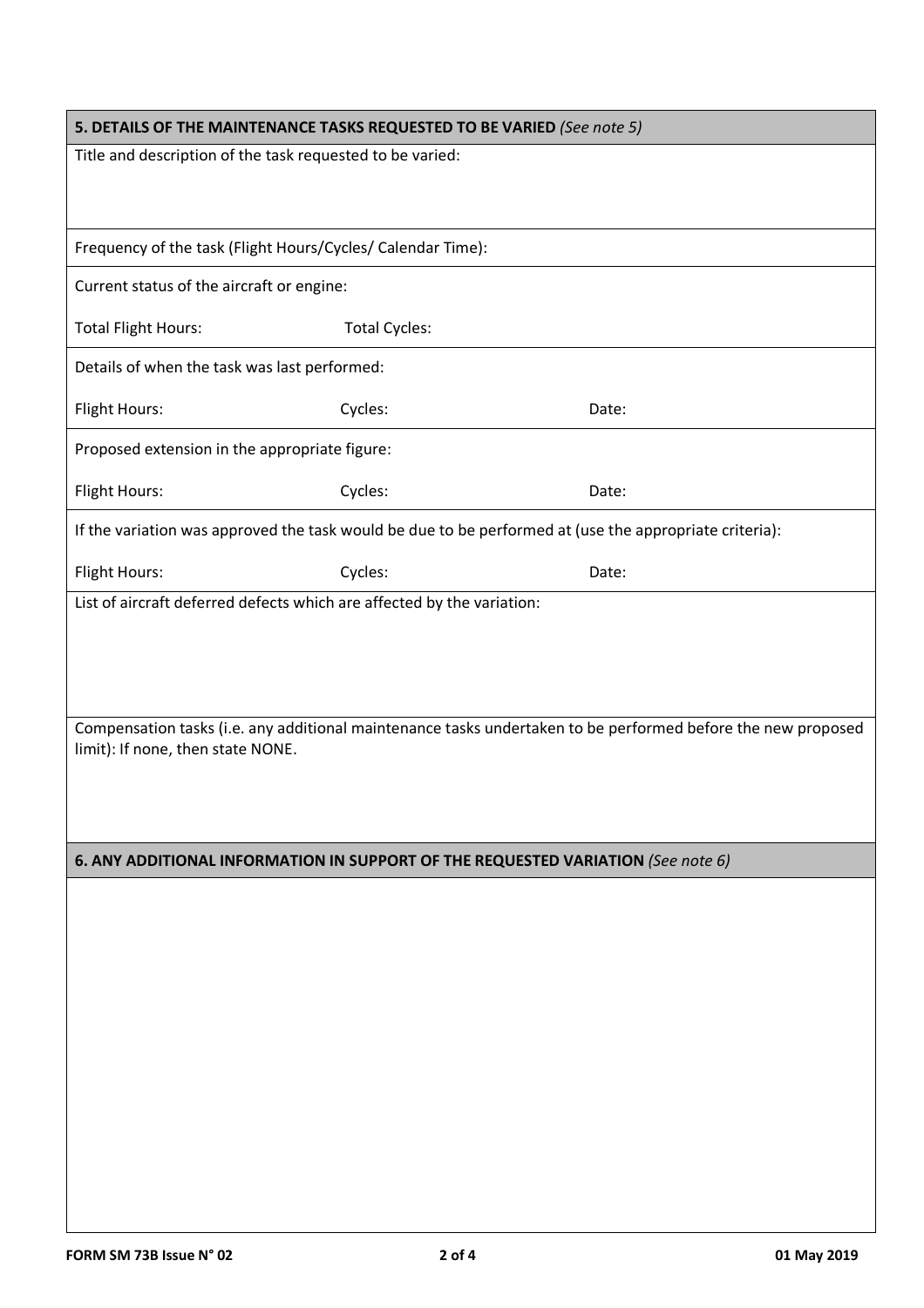## **7. AIRWORTHINESS COORDINATOR OR CONTINUING AIRWORTHINESS POSTHOLDER'S DECLARATION**

I hereby declare that to the best of my knowledge the particulars entered on this application are accurate in every respect.

I confirm that the requested variation does not include to any of the following:

- a) Life limitations;
- b) Airworthiness directives (AD's);
- c) Maintenance Programme tasks which have been classified as mandatory by the Type Certificate Holder or by the San Marino CAA
- d) Certification Maintenance Requirements (CMR's);
- e) Airworthiness limitation Items (ALI's)

I agree to pay all charges in connection with this application in accordance with the current Scheme of Fees.

| Date:                               |  | <b>Position of Applicant:</b>            |  |  |  |  |
|-------------------------------------|--|------------------------------------------|--|--|--|--|
| Name of Applicant:                  |  | Signature of Applicant:                  |  |  |  |  |
| <b>CAA SMR USE ONLY</b>             |  |                                          |  |  |  |  |
| Date Application                    |  | Date of                                  |  |  |  |  |
| Received:                           |  | Recommendation:                          |  |  |  |  |
| Name of<br>Airworthiness Inspector: |  | Signature of<br>Airworthiness Inspector: |  |  |  |  |
| <b>SAN MARINO CAA APPROVAL</b>      |  |                                          |  |  |  |  |
| Date:                               |  |                                          |  |  |  |  |
| Variation Approved<br>by (Name):    |  | Signature:                               |  |  |  |  |

**NOTE – A copy of this approval of the variation to the Maintenance Programme must be included in the aircraft records.**